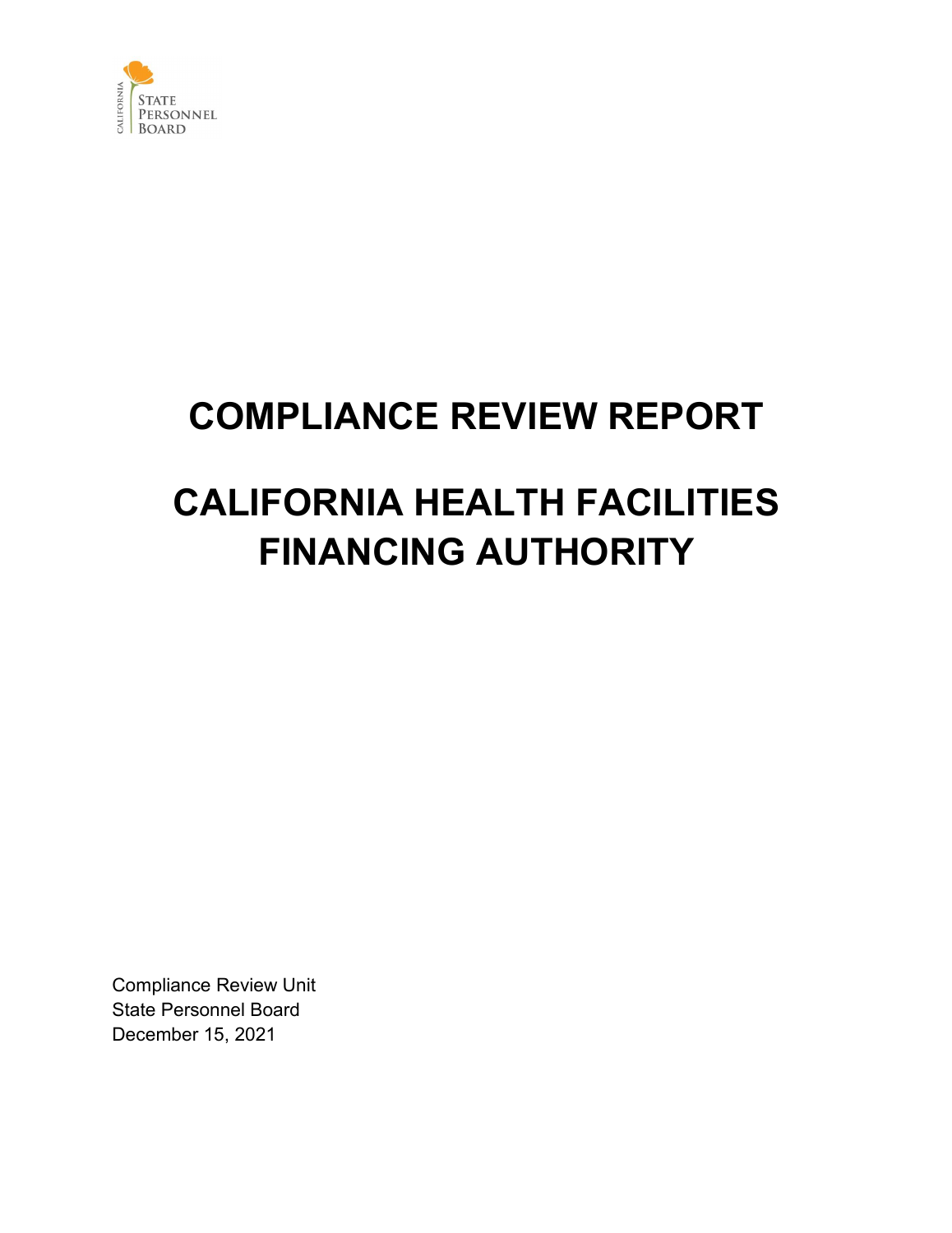# **TABLE OF CONTENTS**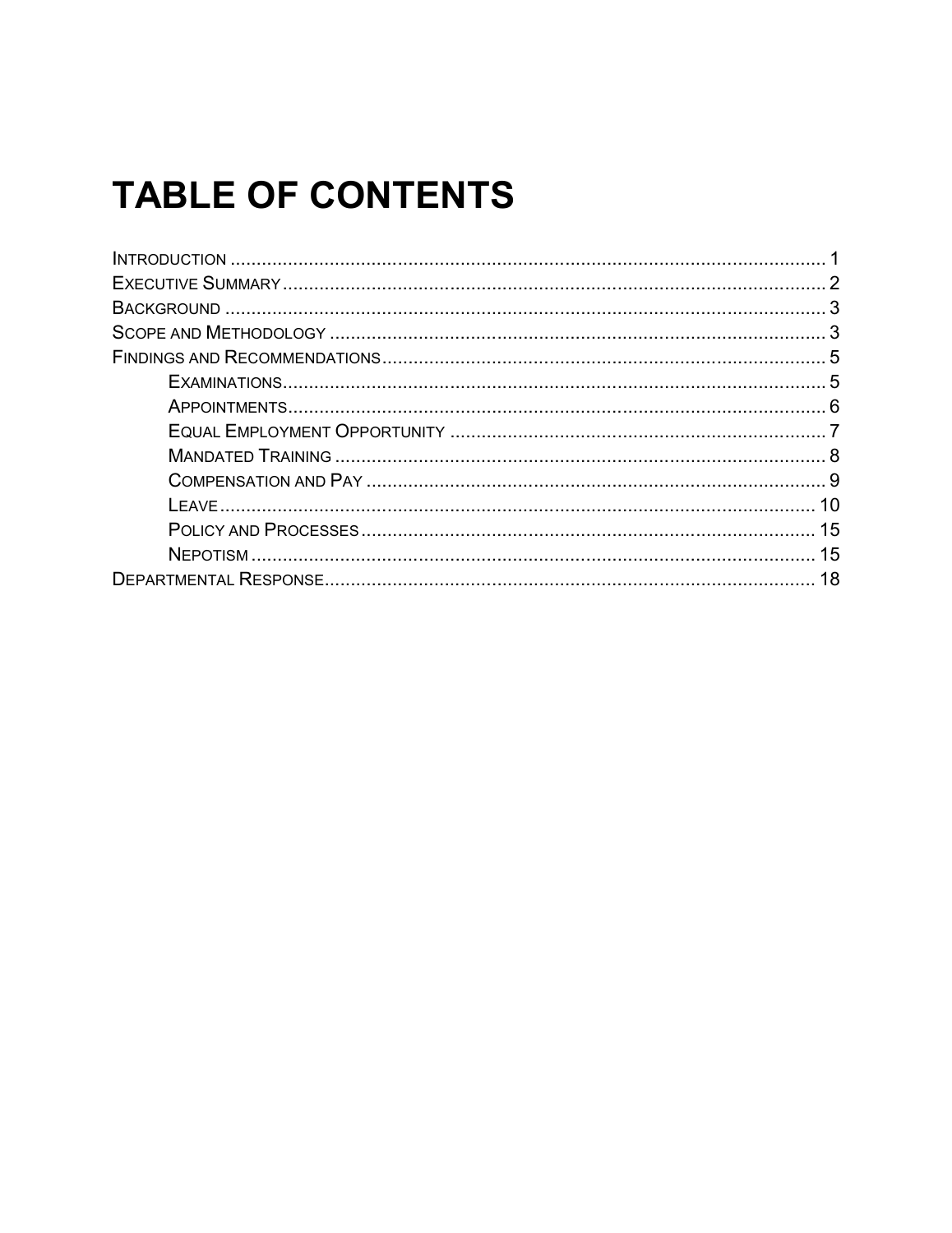### **INTRODUCTION**

<span id="page-2-0"></span>Established by the California Constitution, the State Personnel Board (the SPB or Board) is charged with enforcing and administering the civil service statutes, prescribing probationary periods and classifications, adopting regulations, and reviewing disciplinary actions and merit-related appeals. The SPB oversees the merit-based recruitment and selection process for the hiring of over 200,000 state employees. These employees provide critical services to the people of California, including but not limited to, protecting life and property, managing emergency operations, providing education, promoting the public health, and preserving the environment. The SPB provides direction to departments through the Board's decisions, rules, policies, and consultation.

Pursuant to Government Code section 18661, the SPB's Compliance Review Unit (CRU) conducts compliance reviews of appointing authorities' personnel practices in five areas: examinations, appointments, equal employment opportunity (EEO), personal services contracts (PSC's), and mandated training, to ensure compliance with civil service laws and Board regulations. The purpose of these reviews is to ensure state agencies are in compliance with merit related laws, rules, and policies and to identify and share best practices identified during the reviews.

Pursuant to Government Code section 18502, subdivision (c), the SPB and the California Department of Human Resources (CalHR) may "delegate, share, or transfer between them responsibilities for programs within their respective jurisdictions pursuant to an agreement." SPB and CalHR, by mutual agreement, expanded the scope of program areas to be audited to include more operational practices that have been delegated to departments and for which CalHR provides policy direction. Many of these delegated practices are cost drivers to the state and were not being monitored on a statewide basis.

As such, SPB also conducts compliance reviews of appointing authorities' personnel practices to ensure that state departments are appropriately managing the following nonmerit-related personnel functions: compensation and pay, leave, and policy and processes. These reviews will help to avoid and prevent potential costly litigation related to improper personnel practices, and deter waste, fraud, and abuse.

The SPB conducts these reviews on a three-year cycle.

The CRU may also conduct special investigations in response to a specific request or when the SPB obtains information suggesting a potential merit-related violation.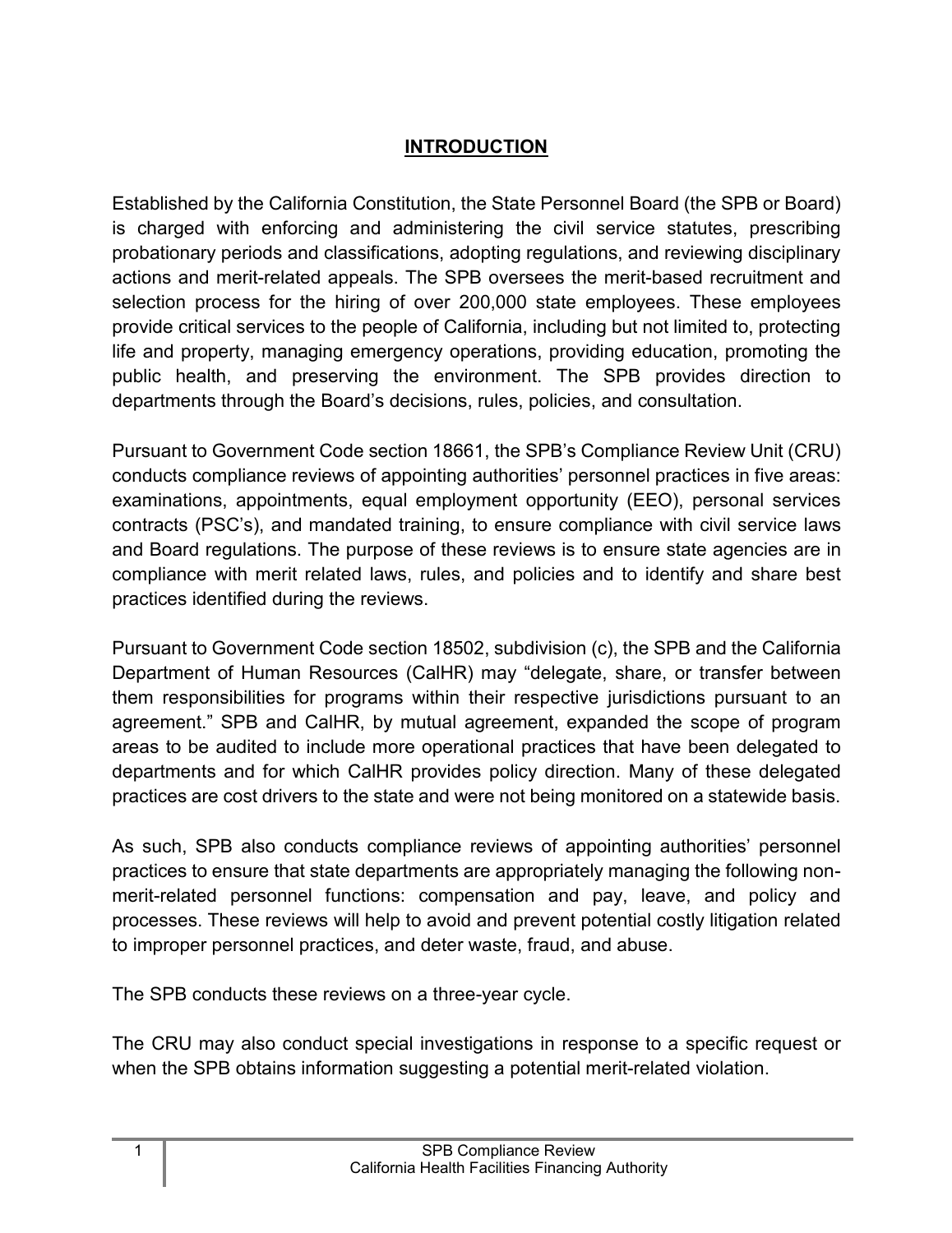It should be noted that this report only contains findings from this hiring authority's compliance review. Other issues found in SPB appeals and special investigations as well as audit and review findings by other agencies such as the CalHR and the California State Auditor are reported elsewhere.

### **EXECUTIVE SUMMARY**

<span id="page-3-0"></span>The CRU conducted a routine compliance review of the California Health Facilities Financing Authority (CHFFA) personnel practices in the areas of examinations, appointments, EEO, PSC's, mandated training, compensation and pay, leave, and policy and processes. The following table summarizes the compliance review findings.

| Area                                     | <b>Severity</b> | Finding                                                                                                                                           |
|------------------------------------------|-----------------|---------------------------------------------------------------------------------------------------------------------------------------------------|
| Examinations                             | In Compliance   | <b>Examination Complied with Civil Service</b><br><b>Laws and Board Rules</b>                                                                     |
| Appointments                             | In Compliance   | <b>Appointment Complied with Civil Service</b><br><b>Laws and Board Rules</b>                                                                     |
| <b>Equal Employment</b><br>Opportunity   | In Compliance   | <b>Equal Employment Opportunity Program</b><br>Complied With All Civil Service Laws and<br><b>Board Rules</b>                                     |
| <b>Mandated Training</b>                 | In Compliance   | <b>Mandated Training Complied with</b><br><b>Statutory Requirements</b>                                                                           |
| Compensation and<br>In Compliance<br>Pay |                 | <b>Salary Determination Complied with Civil</b><br>Service Laws, Board Rules, and CalHR<br><b>Policies and Guidelines</b>                         |
| Leave                                    | In Compliance   | Positive Paid Employee's Tracked Hours<br>Complied with Civil Service Laws, Board<br>Rules, and/or CalHR Policies and<br>Guidelines               |
| In Compliance<br>Leave                   |                 | <b>Administrative Time Off Authorizations</b><br><b>Complied with Civil Service Laws, Board</b><br>Rules, and/or CalHR Policies and<br>Guidelines |
| In Compliance<br>Leave                   |                 | Leave Auditing and Timekeeping<br>Complied with Civil Service Laws, Board<br>Rules, and/or CalHR Policies and<br>Guidelines                       |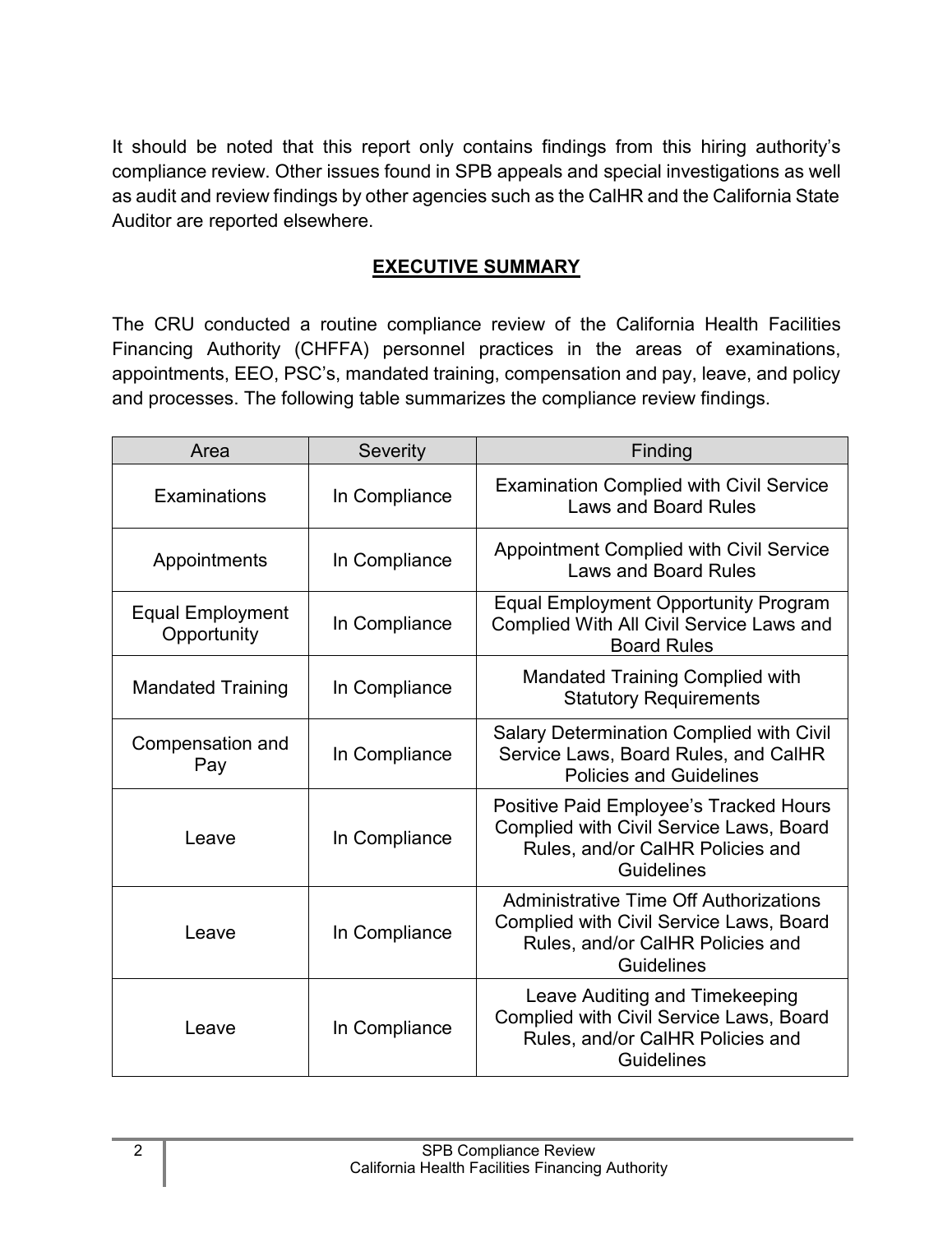| Area   | Severity      | Finding                                                                                                                                         |
|--------|---------------|-------------------------------------------------------------------------------------------------------------------------------------------------|
| Leave  | In Compliance | Service and Leave Transaction Complied<br>with Civil Service Laws, Board Rules,<br>and/or CalHR Policies and Guidelines                         |
| Policy | In Compliance | <b>Nepotism Policy Complied with Civil</b><br>Service Laws, Board Rules, and/or CalHR<br><b>Policies and Guidelines</b>                         |
| Policy | In Compliance | <b>Workers' Compensation Process</b><br><b>Complied with Civil Service Laws, Board</b><br>Rules, and/or CalHR Policies and<br><b>Guidelines</b> |
| Policy | In Compliance | Performance Appraisal Policy and<br>Processes Complied with Civil Service<br>Laws and Regulations and CalHR Policies<br>and Guidelines          |

# **BACKGROUND**

<span id="page-4-0"></span>The CHFFA was established in 1979 and operates pursuant to the California Health Facilities Financing Authority Act in the California Government Code Sections 15430- 15462.5.

CHFFA was created to be a vehicle for providing financial assistance to public and nonprofit health care providers in California through loans funded by the issuance of taxexempt bonds. The diverse nature of the facilities funded by CHFFA reflects the changing health care needs of California. From rural community-based organizations to large multihospital systems, CHFFA finances a wide range of providers and programs throughout California.

CHFFA has 23 budgeted positions in three sections – Children's Hospital Program; Health Facilities Bonds, Loans and Grants; and Mental Health Wellness Grants. The State Treasurers Office performs human resources functions for the CHFFA.

# **SCOPE AND METHODOLOGY**

<span id="page-4-1"></span>The scope of the compliance review was limited to reviewing the CHFFA's examinations, appointments, EEO program, PSC's, mandated training, compensation and pay, leave,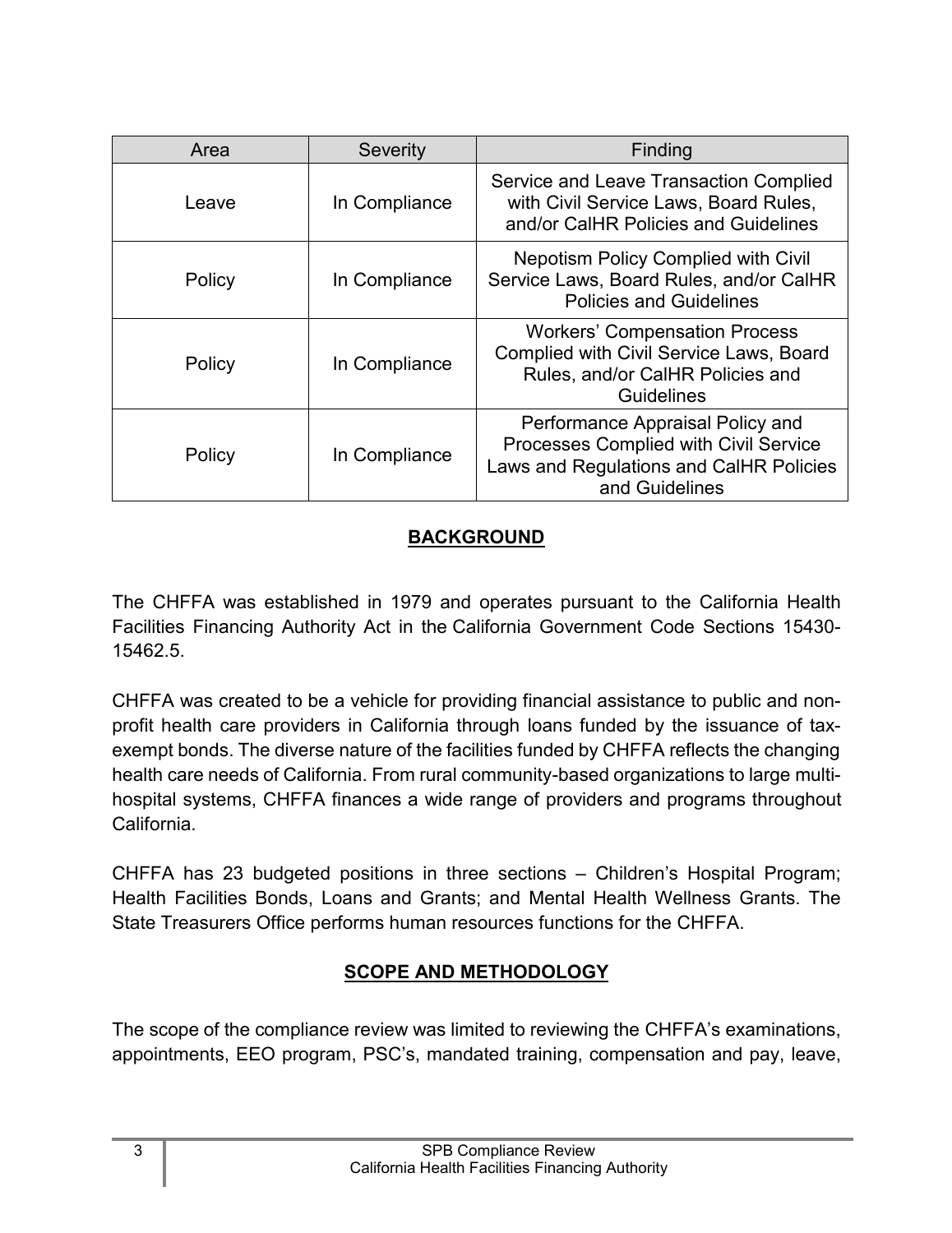and policy and processes<sup>[1](#page-5-0)</sup>. The primary objective of the review was to determine if the CHFFA's personnel practices, policies, and procedures complied with state civil service laws and Board regulations, Bargaining Unit Agreements, CalHR policies and guidelines, CalHR Delegation Agreements, and to recommend corrective action where deficiencies were identified.

A cross-section of the CHFFA's examinations were selected for review to ensure that samples of various examination types, classifications, and levels were reviewed. The CRU examined the documentation that the CHFFA provided, which included examination plans, examination bulletins, job analyses, and scoring results. The CHFFA did not conduct any permanent withhold actions during the compliance review period.

A cross-section of the CHFFA's appointments were selected for review to ensure that samples of various appointment types, classifications, and levels were reviewed. The CRU examined the documentation that the CHFFA provided, which included Notice of Personnel Action forms, Request for Personnel Actions, vacancy postings, certification lists, transfer movement worksheets, employment history records, correspondence, and probation reports. The CHFFA did not conduct any unlawful appointment investigations during the compliance review period. Additionally, the CHFFA did not make any additional appointments during the compliance review period.

The CHFFA's appointments were also selected for review to ensure the CHFFA applied salary regulations accurately and correctly processed employees' compensation and pay. The CRU examined the documentation that the CHFFA provided, which included employees' employment and pay history and any other relevant documentation such as certifications, degrees, and/or the appointee's application. During the compliance review period, the CHFFA did not issue or authorize hiring above minimum requests, red circle rate requests, arduous pay, bilingual pay, monthly pay differentials, alternate range movements, or out-of-class assignments.

The review of the CHFFA's EEO program included examining written EEO policies and procedures; the EEO Officer's role, duties, and reporting relationship; the internal discrimination complaint process; the reasonable accommodation program; the discrimination complaint process; and the Disability Advisory Committee.

The CHFFA did not execute any PSC's during the compliance review period.

<span id="page-5-0"></span><sup>1</sup> Timeframes of the compliance review varied depending on the area of review. Please refer to each section for specific compliance review timeframes.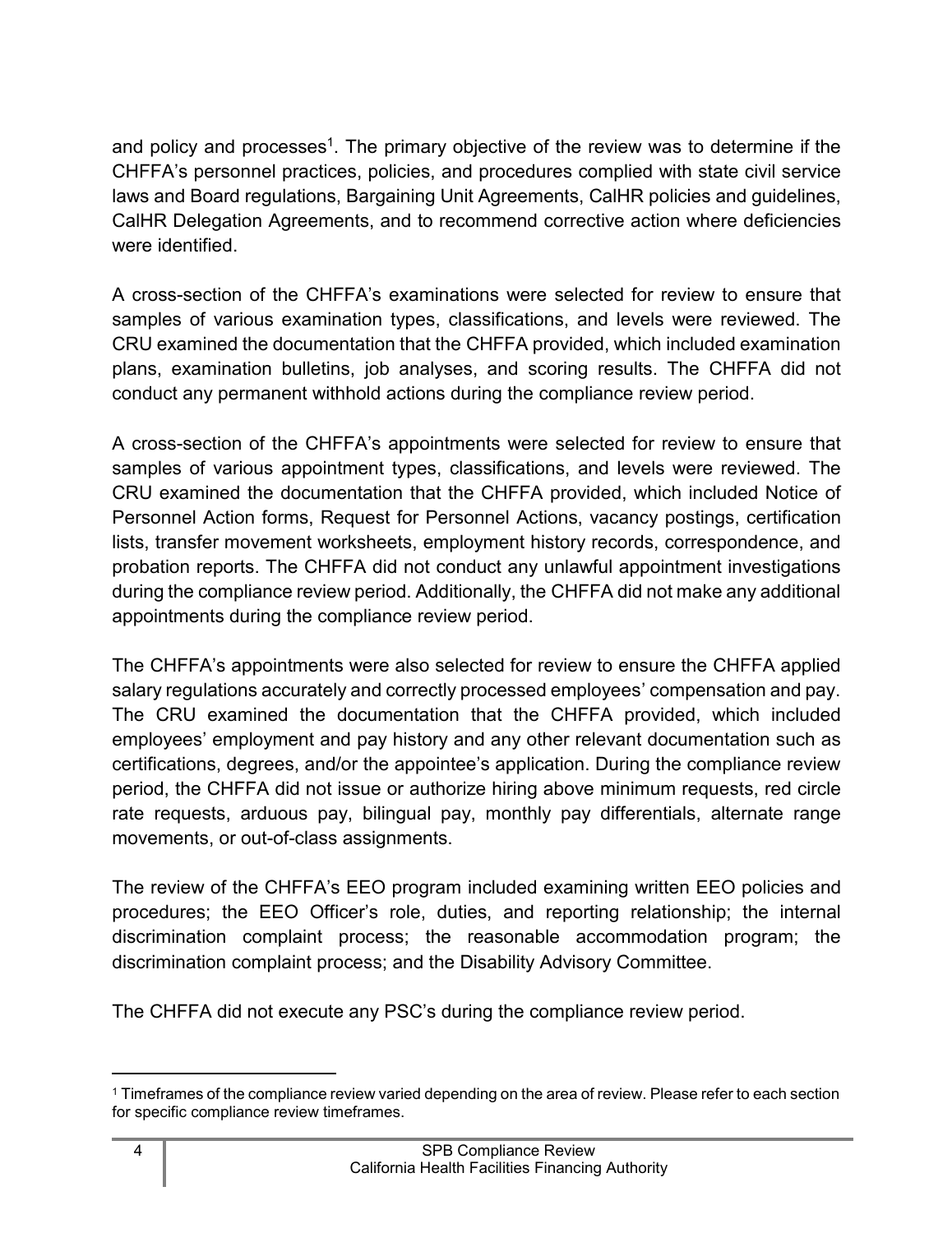The CHFFA's mandated training program was reviewed to ensure all employees required to file statements of economic interest were provided ethics training, and that all supervisors, managers, and those in Career Executive Assignments (CEA's) were provided sexual harassment prevention training within statutory timelines.

The CRU reviewed the CHFFA's monthly internal audit process to verify all leave input into any leave accounting system was keyed accurately and timely and ensure the department certified that all leave records have been reviewed and corrected if necessary. The CRU selected a small cross-section of the CHFFA's units in order to ensure they maintained accurate and timely leave accounting records. Part of this review also examined a cross-section of the CHFFA's employees' employment and pay history, state service records, and leave accrual histories to ensure employees with non-qualifying pay periods did not receive vacation/sick leave and/or annual leave accruals or state service credit. Additionally, the CRU reviewed a selection of the CHFFA's employees who used Administrative Time Off (ATO) in order to ensure that ATO was appropriately administered. Further, the CRU reviewed a selection of the CHFFA's positive paid employees whose hours are tracked during the compliance review period in order to ensure that they adhered to procedural requirements.

Moreover, the CRU reviewed the CHFFA's policies and processes concerning nepotism, workers' compensation, and performance appraisals. The review was limited to whether the CHFFA's policies and processes adhered to procedural requirements.

# **FINDINGS AND RECOMMENDATIONS**

#### <span id="page-6-1"></span><span id="page-6-0"></span>**Examinations**

Examinations to establish an eligible list must be competitive and of such character as fairly to test and determine the qualifications, fitness, and ability of competitors to perform the duties of the class of position for which he or she seeks appointment. (Gov. Code, § 18930.) Examinations may be assembled or unassembled, written or oral, or in the form of a demonstration of skills, or any combination of those tests. (*Ibid*.) The Board establishes minimum qualifications for determining the fitness and qualifications of employees for each class of position and for applicants for examinations. (Gov. Code, § 18931, subd. (a).) Within a reasonable time before the scheduled date for the examination, the designated appointing power shall announce or advertise the examination for the establishment of eligible lists. (Gov. Code, § 18933, subd. (a).) The advertisement shall contain such information as the date and place of the examination and the nature of the minimum qualifications. (*Ibid*.) Every applicant for examination shall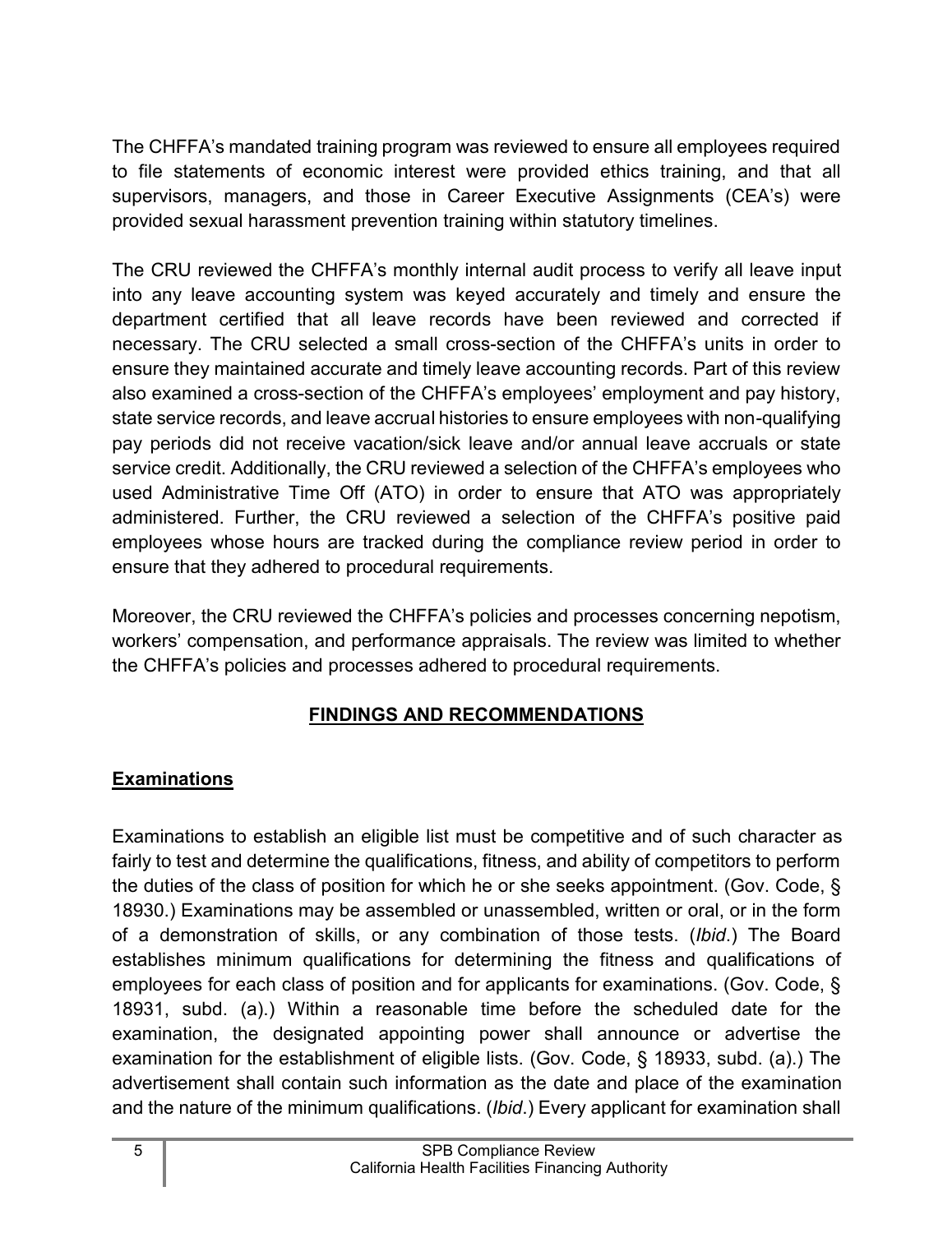file an application with the department or a designated appointing power as directed by the examination announcement. (Gov. Code, § 18934, subd. (a)(1).) The final earned rating of each person competing in any examination is to be determined by the weighted average of the earned ratings on all phases of the examination. (Gov. Code, § 18936.) Each competitor shall be notified in writing of the results of the examination when the employment list resulting from the examination is established. (Gov. Code, § 18938.5.)

During the period under review, May 1, 2020, through April 30, 2021, the CHFFA conducted one examination. The CRU reviewed that examination, which is listed below:

| <b>Classification</b>                  | Exam Type   | <b>Exam Components</b>                                      | <b>Final File</b><br>Date | No. of<br>Apps |
|----------------------------------------|-------------|-------------------------------------------------------------|---------------------------|----------------|
| <b>Treasury Program</b><br>Manager III | Promotional | Departmental   Qualification Appraisal<br>Pane <sup>2</sup> | 11/24/20                  | 14             |

| IN COMPLIANCE   FINDING NO. 1 | <b>EXAMINATION COMPLIED WITH CIVIL SERVICE LAWS</b> |
|-------------------------------|-----------------------------------------------------|
|                               | <b>AND BOARD RULES</b>                              |

The CRU reviewed one departmental promotional examination which the CHFFA administered in order to create eligible lists from which to make appointments. The CHFFA published and distributed examination bulletins containing the required information for all examinations. Applications received by the CHFFA were accepted prior to the final filing date. Applicants were notified about the next phase of the examination process. After all phases of the examination process were completed, the score of each competitor was computed, and a list of eligible candidates was established. The examination results listed the names of all successful competitors arranged in order of the score received by rank. The CRU found no deficiencies in the examinations that the CHFFA conducted during the compliance review period.

# <span id="page-7-0"></span>**Appointments**

In all cases not excepted or exempted by Article VII of the California Constitution, the appointing power must fill positions by appointment, including cases of transfers, reinstatements, promotions, and demotions in strict accordance with the Civil Service Act and Board rules. (Gov. Code, § 19050.) The hiring process for eligible candidates chosen for job interviews shall be competitive and be designed and administered to hire

<span id="page-7-1"></span> $2$  The Qualification Appraisal Panel interview is the oral component of an examination whereby competitors appear before a panel of two or more evaluators. Candidates are rated and ranked against one another based on an assessment of their ability to perform in a job classification.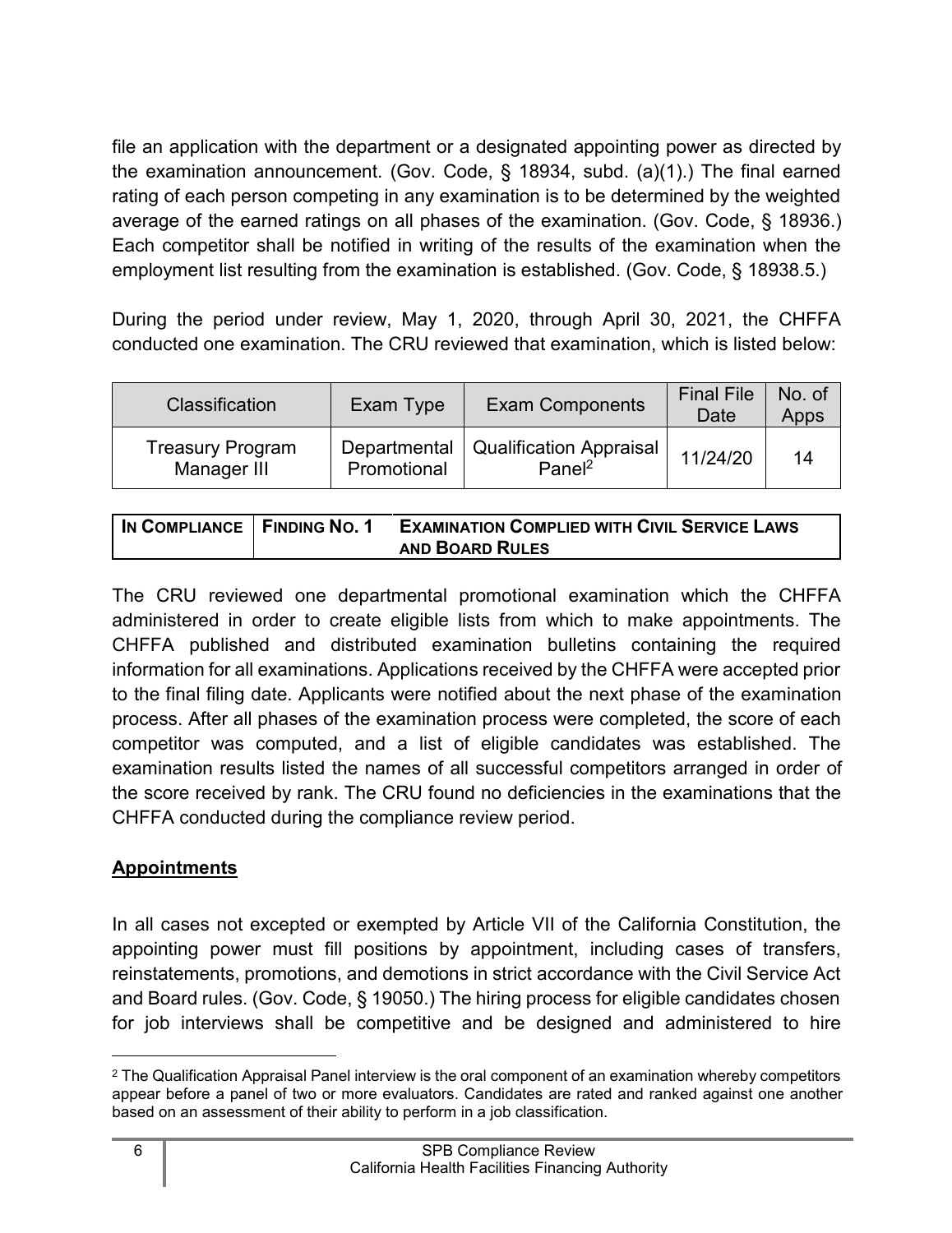candidates who will be successful. (Cal. Code Regs., tit. 2, § 250, subd. (b).) Interviews shall be conducted using job-related criteria. *(Ibid.)* Persons selected for appointment shall satisfy the minimum qualifications of the classification to which he or she is appointed or have previously passed probation and achieved permanent status in that same classification. (Cal. Code Regs., tit. 2, § 250, subd. (d).) While persons selected for appointment may meet some or most of the preferred or desirable qualifications, they are not required to meet all the preferred or desirable qualifications. *(Ibid.)* This section does not apply to intra-agency job reassignments. (Cal. Code Regs., tit. 2, § 250, subd. (e).)

During the period under review, January 1, 2020, through December 1, 2020, the CHFFA made one appointment. The CRU reviewed that appointment, which is listed below:

| <b>Classification</b>                            | Appointment<br>Type       | Tenureː   | <b>Time Base</b> | No. of<br>Appts. |
|--------------------------------------------------|---------------------------|-----------|------------------|------------------|
| Associate Governmental<br><b>Program Analyst</b> | <b>Certification List</b> | Permanent | <b>Full Time</b> |                  |

|  | IN COMPLIANCE   FINDING NO. 2  APPOINTMENT COMPLIED WITH CIVIL SERVICE LAWS |
|--|-----------------------------------------------------------------------------|
|  | <b>AND BOARD RULES</b>                                                      |

The CHFFA measured the applicant's ability to perform the duties of the job by conducting hiring interviews and selecting the best-suited candidates. For the one list appointment reviewed, the CHFFA ordered a certification list of candidates ranked competitively. After properly clearing the certification lists including SROA, the selected candidate was appointed based on eligibility attained by being reachable within the first three ranks of the certification lists.

The CRU found no deficiencies in the one appointment that the CHFFA initiated during the compliance review period. Accordingly, the CRU found that the CHFFA's appointments processes and procedures utilized during the compliance review period satisfied civil service laws and Board rules.

# <span id="page-8-0"></span>**Equal Employment Opportunity**

Each state agency is responsible for an effective EEO program. (Gov. Code, § 19790.) The appointing power for each state agency has the major responsibility for monitoring the effectiveness of its EEO program. (Gov. Code, § 19794.) To that end, the appointing power must issue a policy statement committed to EEO; issue procedures for filing, processing, and resolving discrimination complaints; and cooperate with the CalHR, in accordance with Civil Code section 1798.24, subdivisions (o) and (p), by providing access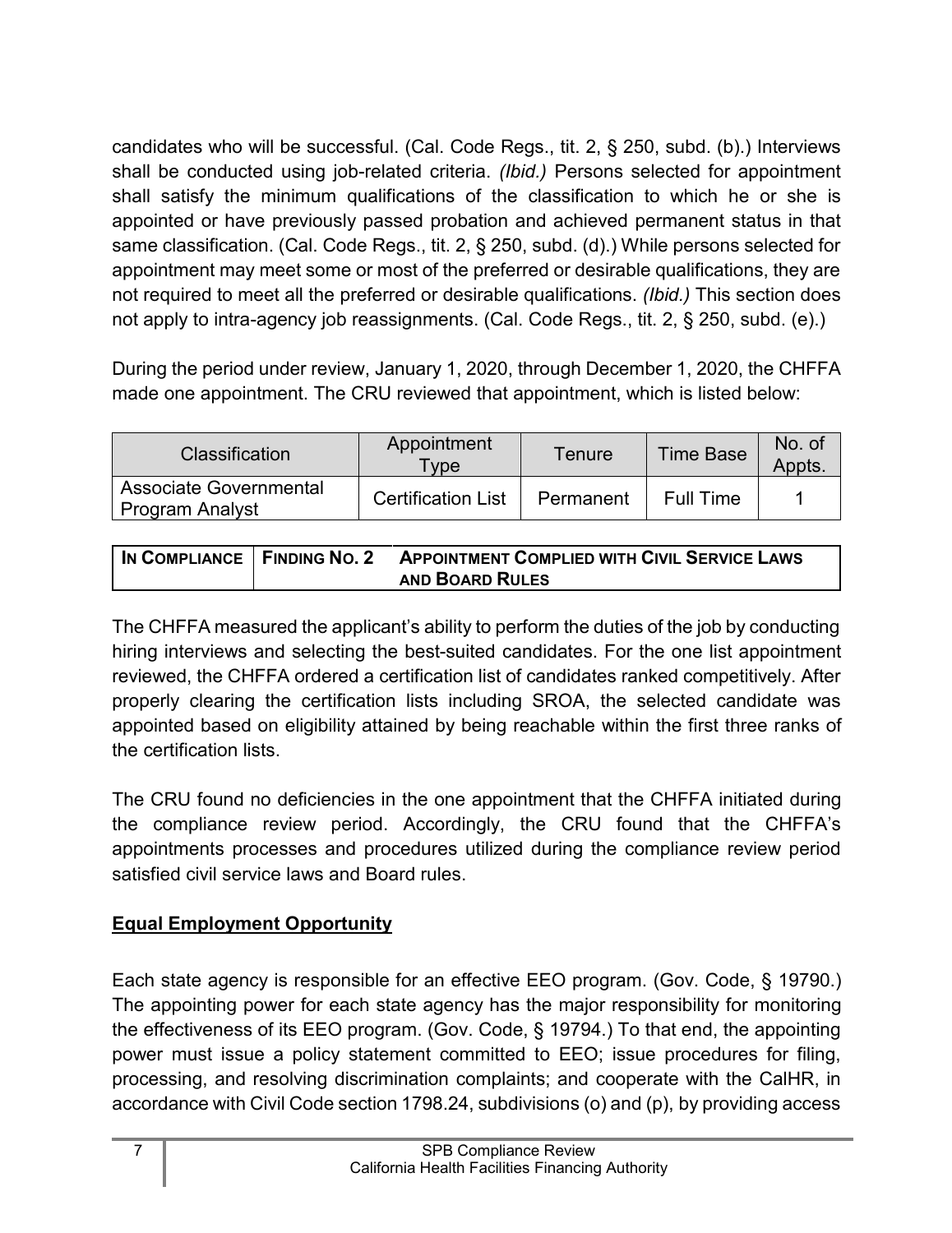to all required files, documents and data necessary to carry out these mandates. (*Ibid*.) In addition, the appointing power must appoint, at the managerial level, an EEO Officer, who shall report directly to, and be under the supervision of, the director of the department to develop, implement, coordinate, and monitor the department's EEO program. (Gov. Code, § 19795, subd. (a).)

Each state agency must establish a separate committee of employees who are individuals with a disability, or who have an interest in disability issues, to advise the head of the agency on issues of concern to employees with disabilities. (Gov. Code, § 19795, subd. (b)(1).) The department must invite all employees to serve on the committee and take appropriate steps to ensure that the final committee is comprised of members who have disabilities or who have an interest in disability issues. (Gov. Code, § 19795, subd. (b)(2).)

| IN COMPLIANCE   FINDING NO. 3 | <b>EQUAL EMPLOYMENT OPPORTUNITY PROGRAM</b>           |
|-------------------------------|-------------------------------------------------------|
|                               | <b>COMPLIED WITH ALL CIVIL SERVICE LAWS AND BOARD</b> |
|                               | <b>RULES</b>                                          |

After reviewing the policies, procedures, and programs necessary for compliance with the EEO program's role and responsibilities according to statutory and regulatory guidelines, the CRU determined that the CHFFA's EEO program provided employees with information and guidance on the EEO process including instructions on how to file discrimination claims. Furthermore, the EEO program outlines the roles and responsibilities of the EEO Officer, as well as supervisors and managers. The EEO Officer, who is at a managerial level, reports directly to the Executive Director of the CHFFA. The CHFFA also provided evidence of its efforts to promote EEO in its hiring and employment practices and to increase its hiring of persons with a disability.

# <span id="page-9-0"></span>**Mandated Training**

Each member, officer, or designated employee of a state agency who is required to file a statement of economic interest (referred to as "filers") because of the position he or she holds with the agency is required to take an orientation course on the relevant ethics statutes and regulations that govern the official conduct of state officials. (Gov. Code, §§ 11146 & 11146.1.) State agencies are required to offer filers the orientation course on a semi-annual basis. (Gov. Code, § 11146.1.) New filers must be trained within six months of appointment and at least once during each consecutive period of two calendar years, commencing on the first odd-numbered year thereafter. (Gov. Code, § 11146.3.)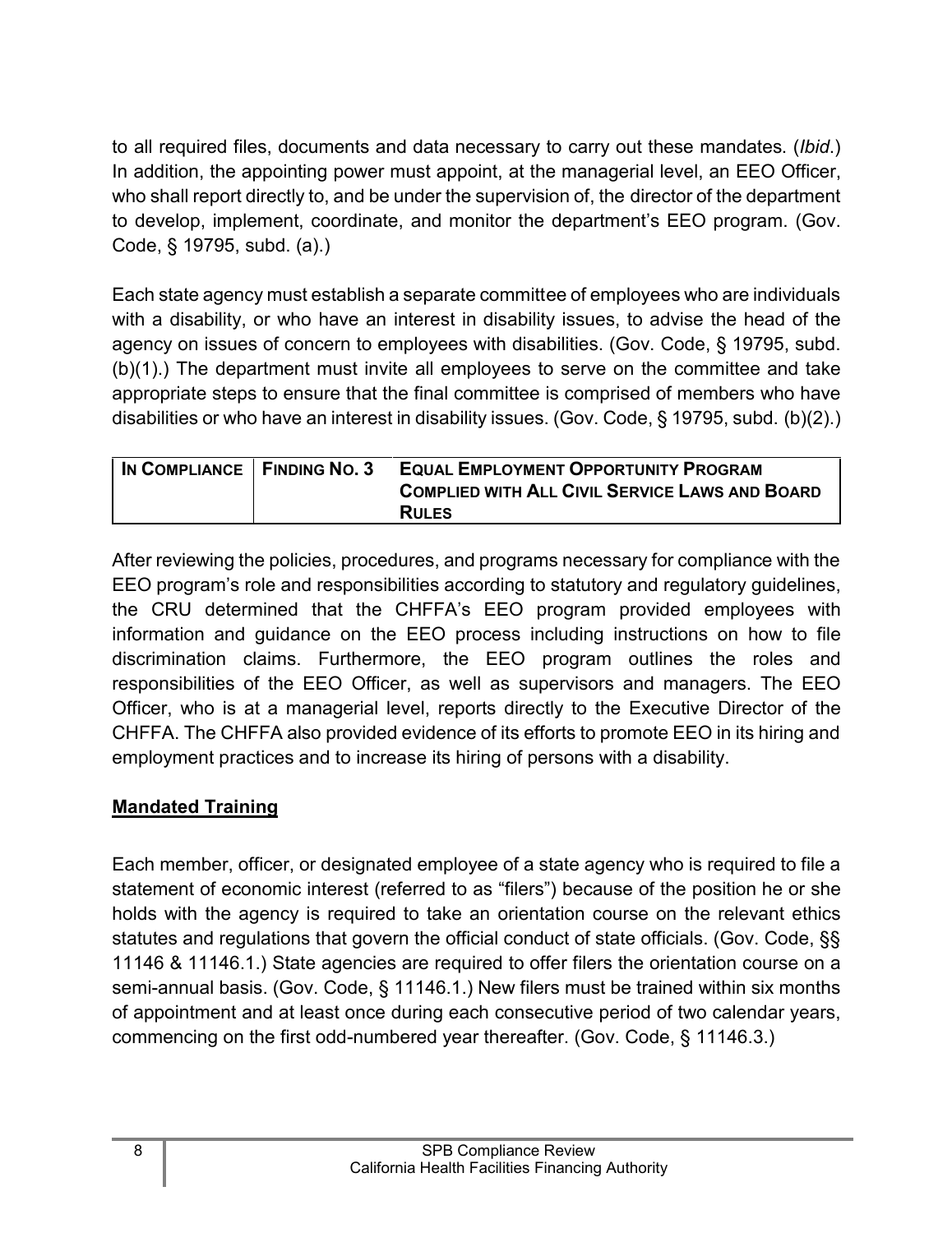Additionally, new supervisors must be provided sexual harassment prevention training within six months of appointment. Thereafter, each department must provide its supervisors two hours of sexual harassment prevention training every two years. (Gov. Code, § 12950.1, subds. (a) and (b); Gov. Code, § 19995.4.)

The Board may conduct reviews of any appointing power's personnel practices to ensure compliance with civil service laws and Board regulations. (Gov. Code, § 18661, subd. (a).) In particular, the Board may audit personnel practices related to such matters as selection and examination procedures, appointments, promotions, the management of probationary periods, and any other area related to the operation of the merit principle in state civil service. (*Ibid*.) Accordingly, the CRU reviews documents and records related to training that appointing powers are required by the afore-cited laws to provide its employees.

The CRU reviewed the CHFFA's mandated training program that was in effect during the compliance review period, May 1, 2019, through April 30, 2021.

| IN COMPLIANCE   FINDING NO. 4 | <b>MANDATED TRAINING COMPLIED WITH STATUTORY</b> |
|-------------------------------|--------------------------------------------------|
|                               | <b>REQUIREMENTS</b>                              |

The CHFFA provided ethics training to its six existing filers, "at least once during each consecutive period of two calendar years, commencing on the first odd-numbered year thereafter." There were no new filers appointed within the review period. In addition, the CHFFA provided sexual harassment prevention training its six existing supervisors every two years. There were no new supervisors appointed during the review period. Thus, the CHFFA complied with mandated training requirements within statutory timelines.

#### <span id="page-10-0"></span>**Compensation and Pay**

#### Salary Determination

The pay plan for state civil service consists of salary ranges and steps established by CalHR. (Cal. Code Regs., tit. 2, § 599.666.) Several salary rules dictate how departments calculate and determine an employee's salary rate<sup>[3](#page-10-1)</sup> upon appointment depending on the appointment type, the employee's state employment and pay history, and tenure.

<span id="page-10-1"></span> $^3$  "Rate" is any one of the salary rates in the resolution by CalHR which establishes the salary ranges and steps of the Pay Plan (Cal. Code Regs., tit. 2, section 599.666).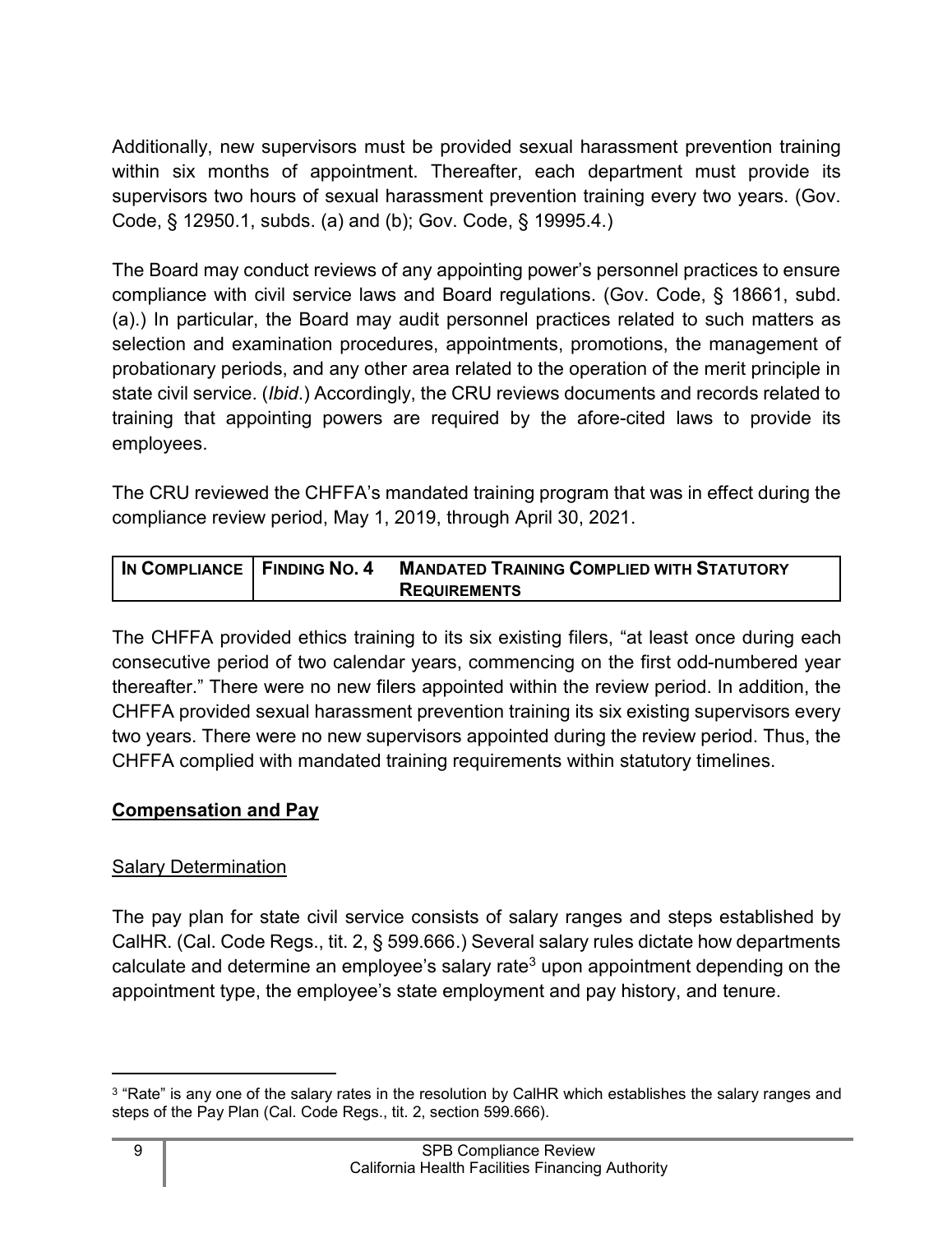Typically, agencies appoint employees to the minimum rate of the salary range for the class. Special provisions for appointments above the minimum exist to meet special recruitment needs and to accommodate employees who transfer into a class from another civil service class and are already receiving salaries above the minimum.

During the period under review, January 1, 2020, through December 1, 2020, the CHFFA made one appointment. The CRU reviewed that appointment to determine if the CHFFA applied salary regulations accurately and correctly processed that employee's compensation, which is listed below:

| <b>Classification</b>                                   | Appointment<br>Type   | <b>Tenure</b> | <b>Time Base</b> | Salary<br>(Monthly)<br>Rate) |
|---------------------------------------------------------|-----------------------|---------------|------------------|------------------------------|
| <b>Associate Governmental</b><br><b>Program Analyst</b> | Certification<br>_ist | Permanent     | <b>Full Time</b> | \$5,149                      |

| IN COMPLIANCE   FINDING NO. 5 | <b>SALARY DETERMINATION COMPLIED WITH CIVIL</b>      |
|-------------------------------|------------------------------------------------------|
|                               | <b>SERVICE LAWS, BOARD RULES, AND CALHR POLICIES</b> |
|                               | <b>AND GUIDELINES</b>                                |

The CRU found no deficiencies in the salary determination that was reviewed. The CHFFA appropriately calculated and keyed the salary for the appointment and correctly determined the employee's anniversary date ensuring that subsequent merit salary adjustments will satisfy civil service laws, Board rules and CalHR policies and guidelines.

# <span id="page-11-0"></span>**Leave**

# Positive Paid Employees

Actual Time Worked (ATW) is a method that can be used to keep track of a Temporary Authorization Utilization (TAU) employee's time to ensure that the Constitutional limit of 9 months in any 12 consecutive months is not exceeded. The ATW method of counting time is used in order to continue the employment status for an employee until the completion of an examination, for seasonal type work, while attending school, or for consulting services.

An employee is appointed TAU-ATW when he/she is not expected to work all of the working days of a month. When counting 189 days, every day worked, including partial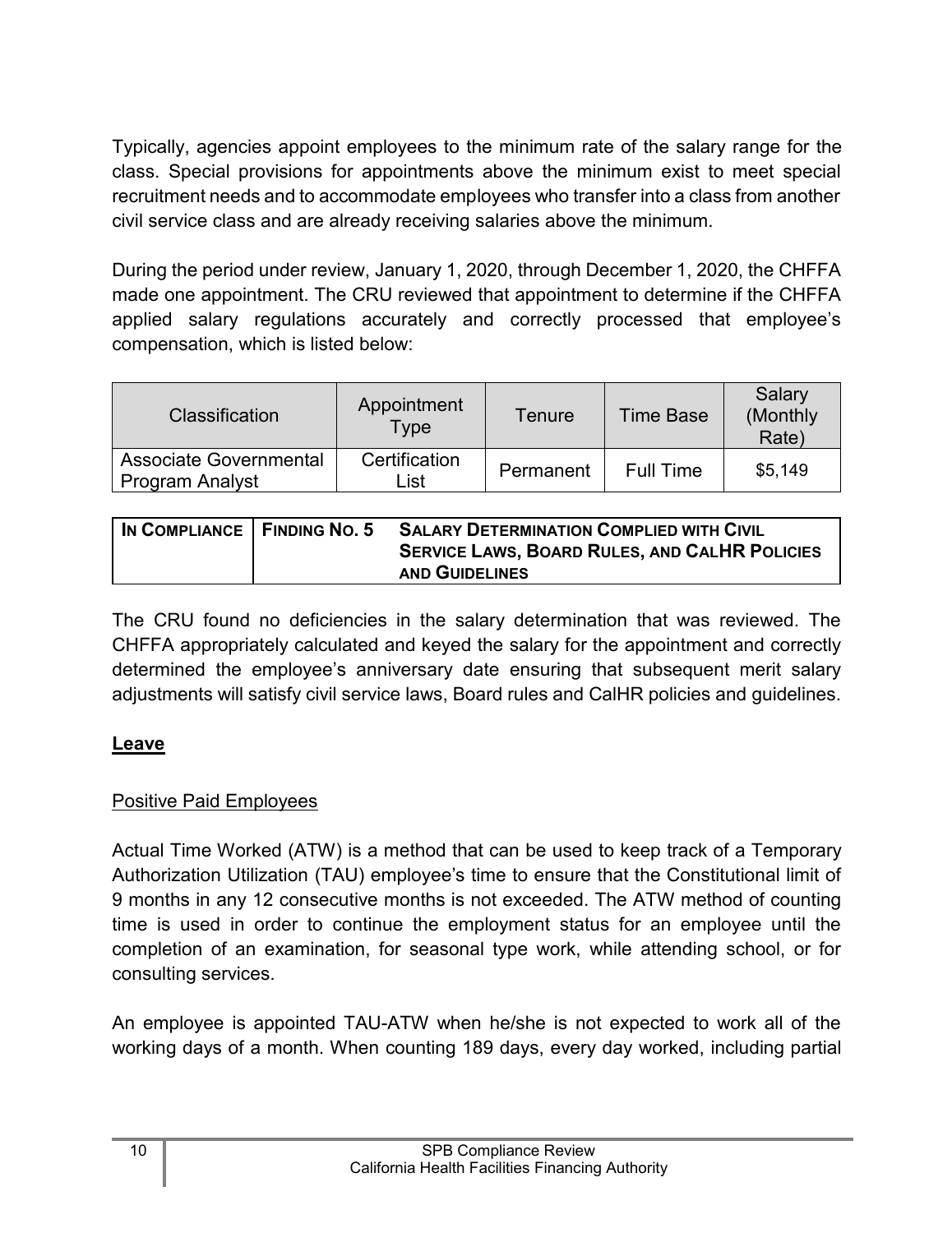days<sup>[4](#page-12-0)</sup> worked and paid absences<sup>[5](#page-12-1)</sup>, are counted. (Cal. Code Regs., tit. 2, § 265.1, subd. (b).) The hours worked in one day is not limited by this rule. *(Ibid.)* The 12-consecutive month timeframe begins by counting the first pay period worked as the first month of the 12-consecutive month timeframe. *(Ibid.)* The employee shall serve no longer than 189 days in a 12 consecutive month period. *(Ibid.)* A new 189-days working limit in a 12 consecutive month timeframe may begin in the month immediately following the month that marks the end of the previous 12-consecutive month timeframe. *(Ibid.)*

It is an ATW appointment because the employee does not work each workday of the month, and it might become desirable or necessary for the employee to work beyond nine calendar months. The appointing power shall monitor and control the days worked to ensure the limitations set forth are not exceeded. (Cal. Code Regs., tit. 2, § 265.1, subd. (f).)

For student assistants, graduate student assistants, youth aides, and seasonal classifications a maximum work-time limit of 1500 hours within 12 consecutive months may be used rather than the 189-day calculation. (Cal. Code Regs., tit. 2, § 265.1, subd. (d).)

Generally, permanent intermittent employees may work up to 1500 hours in any calendar year. (Applicable Bargaining Unit Agreements.) However, Bargaining Unit 6 employees may work up to 2000 hours in any calendar year.

Additionally, according to Government Code section 21224, retired annuitant appointments shall not exceed a maximum of 960 hours in any fiscal year (July-June), regardless of the number of state employers, without reinstatement, loss or interruption of benefits.

At the time of the review, the CHFFA had one positive paid employee whose hours were tracked. The CRU reviewed that positive paid appointment to ensure compliance with applicable laws, regulations, policies and guidelines, which is listed below:

| Classification             | l enure   | Ume Frame        | Time Worked |
|----------------------------|-----------|------------------|-------------|
| Treasury Program Manager ı | Permanent | <b>Full Time</b> | 731.5 hours |

<span id="page-12-0"></span><sup>4</sup> For example, two hours or ten hours count as one day.

<span id="page-12-1"></span><sup>5</sup> For example, vacation, sick leave, compensating time off, etc.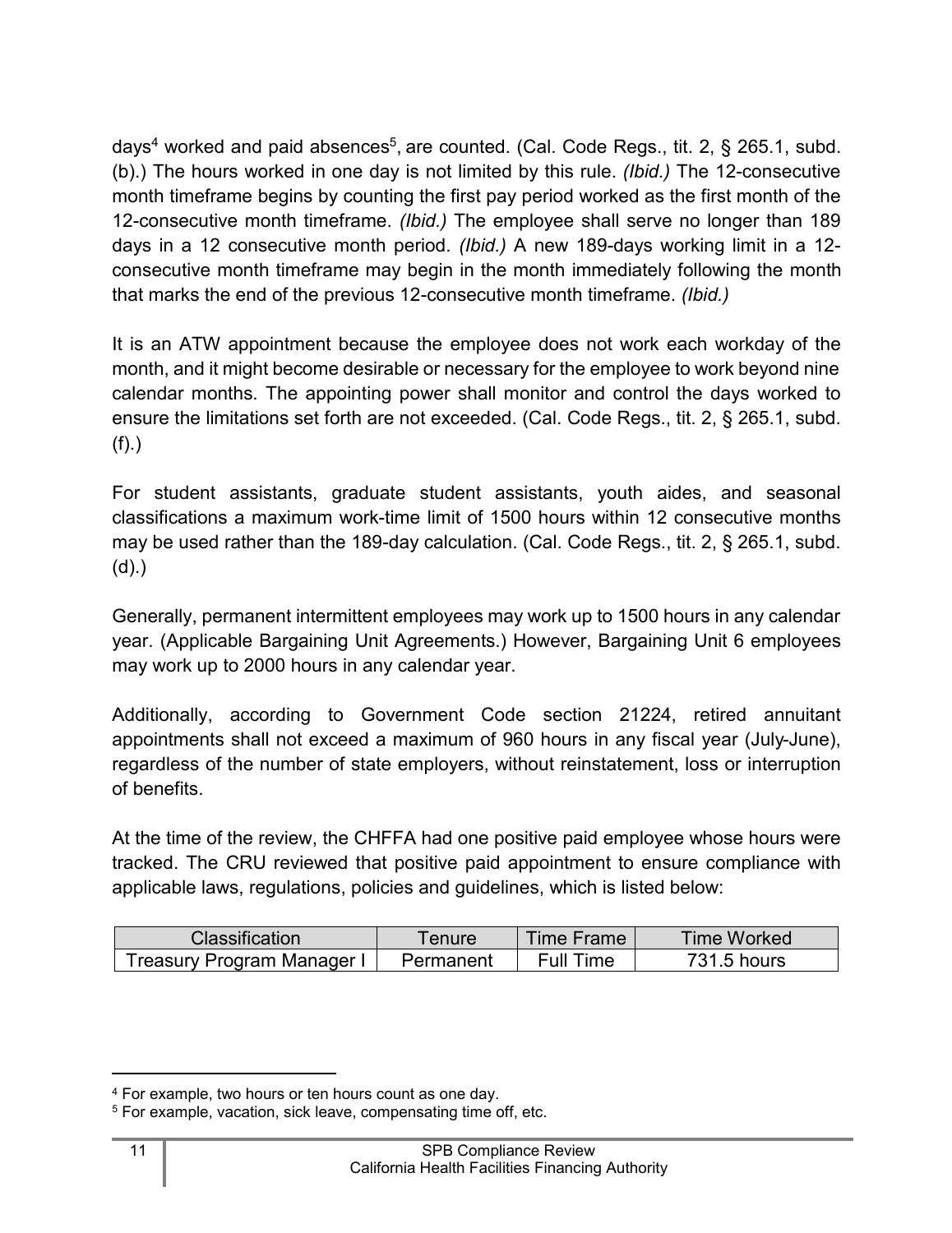| $^\prime$ In Compliance $\, \vert$ Finding No. 6 | <b>POSITIVE PAID EMPLOYEE'S TRACKED HOURS</b>         |
|--------------------------------------------------|-------------------------------------------------------|
|                                                  | <b>COMPLIED WITH CIVIL SERVICE LAWS, BOARD RULES,</b> |
|                                                  |                                                       |
|                                                  | AND/OR CALHR POLICIES AND GUIDELINES                  |

The CRU found no deficiencies in the positive paid employee reviewed during the compliance review period. The CHFFA provided sufficient justification and adhered to applicable laws, regulations and CalHR policy and guidelines for positive paid employees.

#### Administrative Time Off

ATO is a form of paid administrative leave status initiated by appointing authorities for a variety of reasons. (Human Resources Manual Section 2121.) Most often, ATO is used when an employee cannot come to work because of a pending investigation, fitness for duty evaluation, or when work facilities are unavailable. *(Ibid.)* ATO can also be granted when employees need time off for reasons such as blood or organ donation, extreme weather preventing safe travel to work, states of emergency, voting, and when employees need time off to attend special events. *(Ibid.)*

During the period under review, February 1, 2020, through January 31, 2021, the CHFFA placed 11 employees on ATO. The CRU reviewed those 11 ATO appointments to ensure compliance with applicable laws, regulations, and CalHR policy and guidelines, which are listed below:

| Classification                            | <b>Time Frame</b>       | Amount of Time on<br><b>ATO</b> |
|-------------------------------------------|-------------------------|---------------------------------|
| <b>Administrative Assistant II</b>        | 11/2/2020 - 11/3/2020   | 12 hours                        |
| Associate Governmental<br>Program Analyst | $6/1/2020 - 6/1/2020$   | 1 day                           |
| <b>Executive Assistant</b>                | $6/1/2020 - 6/2/2020$   | 2 days                          |
| Office Technician (Typing)                | $3/2/2020 - 3/2/2020$   | 2 hours                         |
| Office Technician (Typing)                | $6/24/2020 - 6/25/2020$ | 4 hours                         |
| Office Technician (Typing)                | 7/6/2020 - 7/6/2020     | 2 hours                         |
| <b>Staff Services Analyst</b>             | $4/7/2020 - 4/7/2020$   | 1 day                           |
| <b>Staff Services Analyst</b>             | 7/8/2020 - 7/10/2020    | 3 days                          |
| <b>Staff Services Analyst</b>             | 11/3/2020 - 11/3/2020   | 1 hour                          |
| <b>Staff Services Analyst</b>             | 2/26/2020 - 2/26/2020   | 2 hours                         |
| <b>Staff Services Analyst</b>             | 11/3/2020 - 11/3/2020   | 2 hours                         |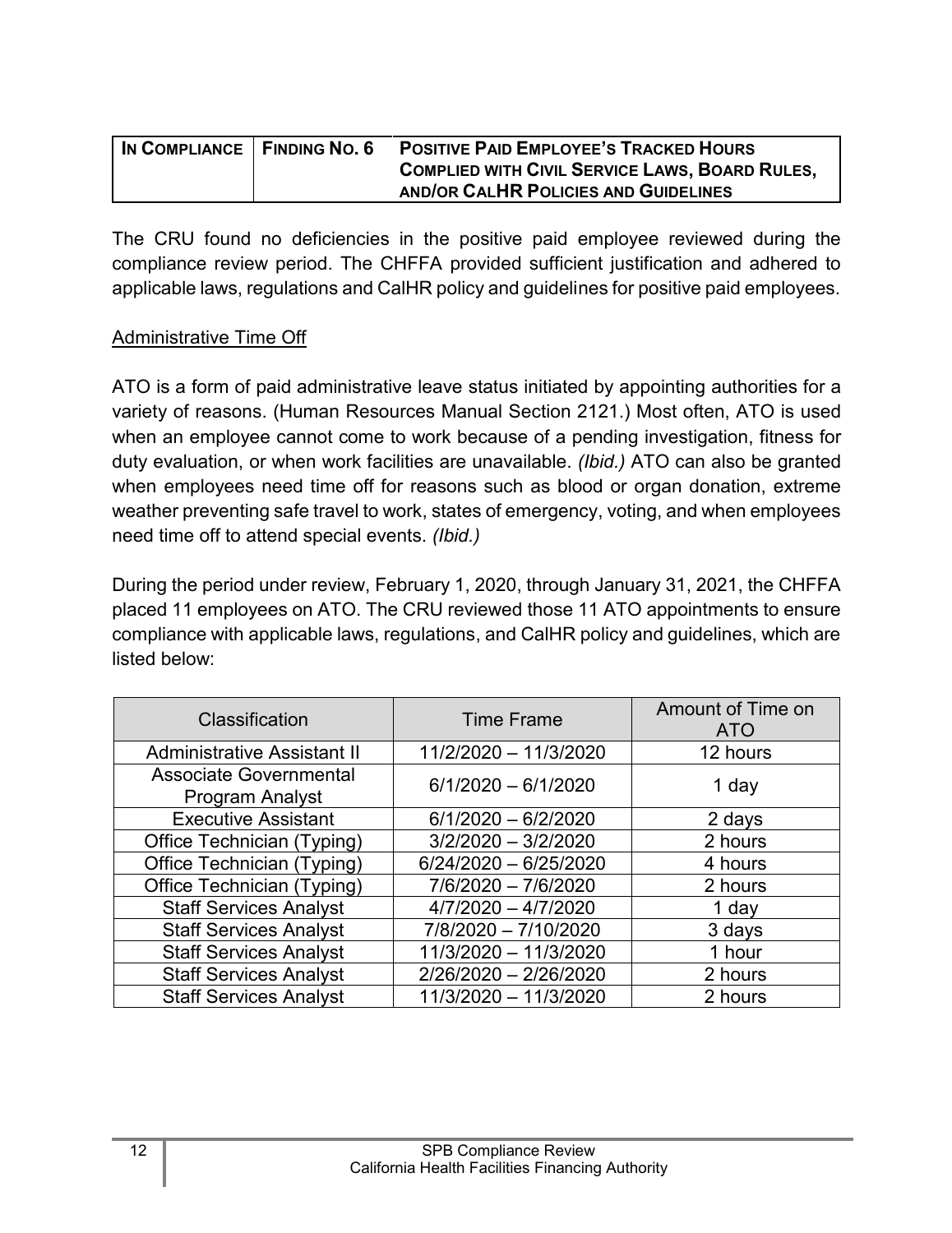| IN COMPLIANCE   FINDING NO. 7 | <b>ADMINISTRATIVE TIME OFF AUTHORIZATIONS COMPLIED</b> |
|-------------------------------|--------------------------------------------------------|
|                               | WITH CIVIL SERVICE LAWS, BOARD RULES, AND/OR           |
|                               | <b>CALHR POLICIES AND GUIDELINES</b>                   |

The CRU found no deficiencies in the ATO transactions reviewed during the compliance review period. The CHFFA provided the proper documentation justifying the use of ATO and adhered to applicable laws, regulations and CalHR policy and guidelines.

#### Leave Auditing and Timekeeping

Departments must keep complete and accurate time and attendance records for each employee and officer employed within the agency over which it has jurisdiction. (Cal. Code Regs., tit. 2, § 599.665.)

Departments are directed to create a monthly internal audit process to verify all leave input into any leave accounting system is keyed accurately and timely. (Human Resources Manual Section 2101.) Departments shall create an audit process to review and correct leave input errors on a monthly basis. The review of leave accounting records shall be completed by the pay period following the pay period in which the leave was keyed into the leave accounting system. *(Ibid.)* If an employee's attendance record is determined to have errors or it is determined that the employee has insufficient balances for a leave type used, the attendance record must be amended. *(Ibid.)* Attendance records shall be corrected by the pay period following the pay period in which the error occurred. *(Ibid.)* Accurate and timely attendance reporting is required of all departments and is subject to audit. *(Ibid.)*

During the period under review, November 1, 2020, through January 31, 2021, the CHFFA reported two units comprised of 19 active employees. The pay periods and timesheets reviewed by the CRU are summarized below:

| Timesheet<br><b>Leave Period</b> | <b>Unit Reviewed</b> | Number of<br><b>Employees</b> | Number of<br><b>Timesheets</b><br><b>Reviewed</b> | Number of<br><b>Missing</b><br><b>Timesheets</b> |
|----------------------------------|----------------------|-------------------------------|---------------------------------------------------|--------------------------------------------------|
| November 2020                    | 001                  |                               |                                                   |                                                  |
| November 2020                    | 002                  |                               |                                                   |                                                  |
| December 2020                    | 001                  | 13                            |                                                   |                                                  |
| December 2020                    | 002                  |                               |                                                   |                                                  |
| January 2021                     | 001                  | 13                            |                                                   |                                                  |
| January 2021                     | በበጋ                  |                               |                                                   |                                                  |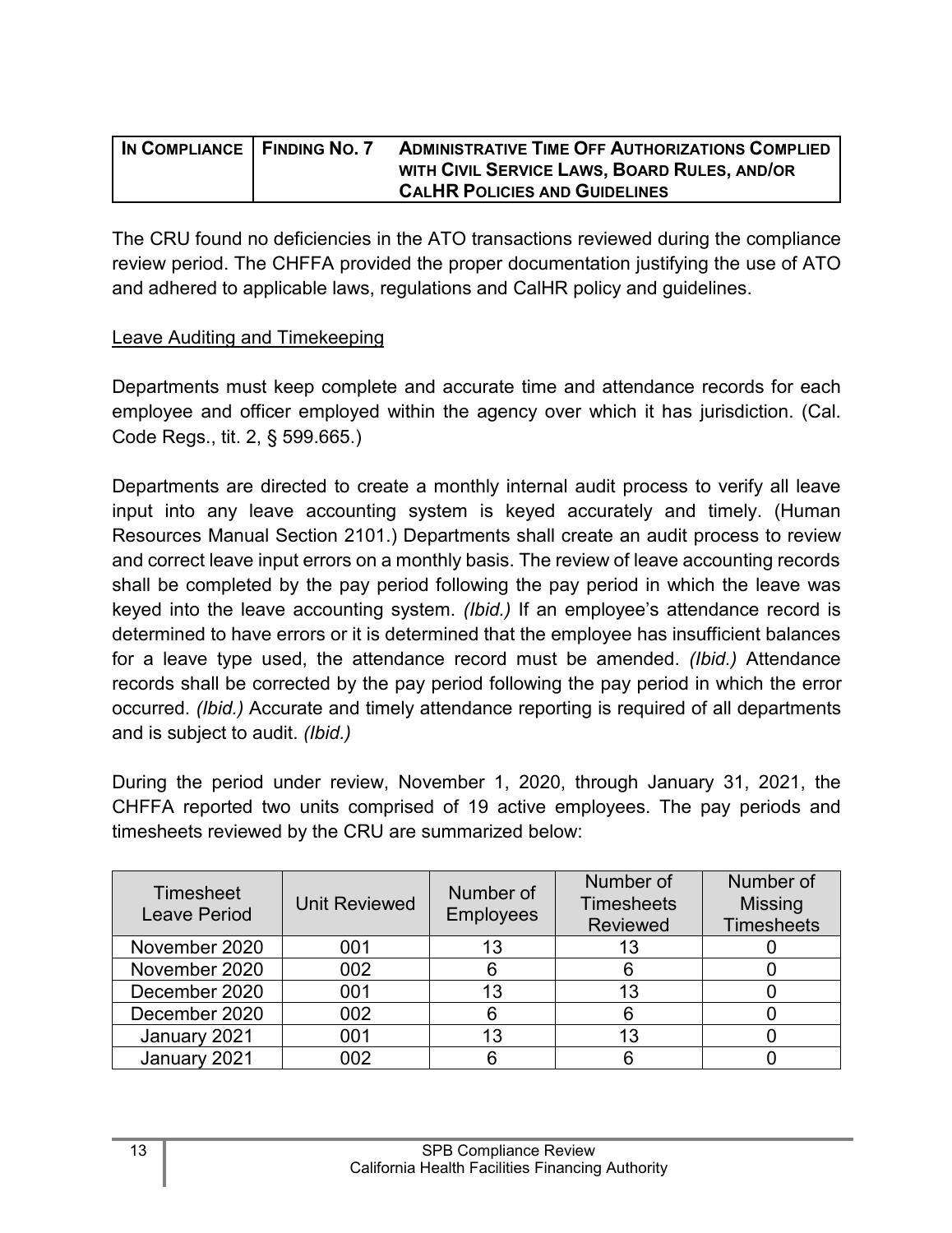| IN COMPLIANCE   FINDING NO. 8 | LEAVE AUDITING AND TIMEKEEPING COMPLIED WITH  |
|-------------------------------|-----------------------------------------------|
|                               | CIVIL SERVICE LAWS, BOARD RULES, AND/OR CALHR |
|                               | <b>POLICIES AND GUIDELINES</b>                |

The CRU reviewed employee leave records from three different leave periods to ensure compliance with applicable laws, regulations and CalHR policy and guidelines. Based on our review, the CRU found no deficiencies. The CHFFA kept complete and accurate time and attendance records for each employee and officer employed within the department and utilized a monthly internal audit process to verify all leave input into any leave accounting system was keyed accurately and timely.

#### State Service

The state recognizes two different types of absences while an employee is on pay status; paid or unpaid. The unpaid absences can affect whether a pay period is considered to be a qualifying or non-qualifying pay period for state service and leave accruals.

Generally, an employee who has 11 or more working days of service in a monthly pay period shall be considered to have a complete month, a month of service, or continuous service. [6](#page-15-0) (Cal. Code Regs., tit. 2, § 599.608.) Full time and fractional employees who work less than 11 working days in a pay period will have a non-qualifying month and will not receive state service or leave accruals for that month.

Hourly or daily rate employees working at a department in which the full-time workweek is 40 hours who earn the equivalent of 160 hours of service in a monthly pay period or accumulated pay periods shall be considered to have a complete month, a month of service, or continuous service. (Cal. Code Regs., tit. 2, § 599.609.)

For each qualifying monthly pay period, the employee shall be allowed credit for vacation with pay on the first day of the following monthly pay period. (Cal. Code Regs., tit. 2, § 599.608.) When computing months of total state service to determine a change in the monthly credit for vacation with pay, only qualifying monthly pay periods of service before and after breaks in service shall be counted. (Cal. Code Regs., tit. 2 , § 599.739.) Portions of non-qualifying monthly pay periods of service shall not be counted nor accumulated.

<span id="page-15-0"></span><sup>6</sup> Government Code sections 19143, 19849.9, 19856.1, 19858.1, 19859, 19861, 19863.1, and 19997.4 and California Code of Regulations, title 2, sections 599.609, 599.682, 599.683, 599.685, 599.687, 599.737, 599.738, 599.739, 599.740, 599.746, 599.747, 599.776.1, 599.787, 599.791, 599.840 and 599.843 provide further clarification for calculating state time.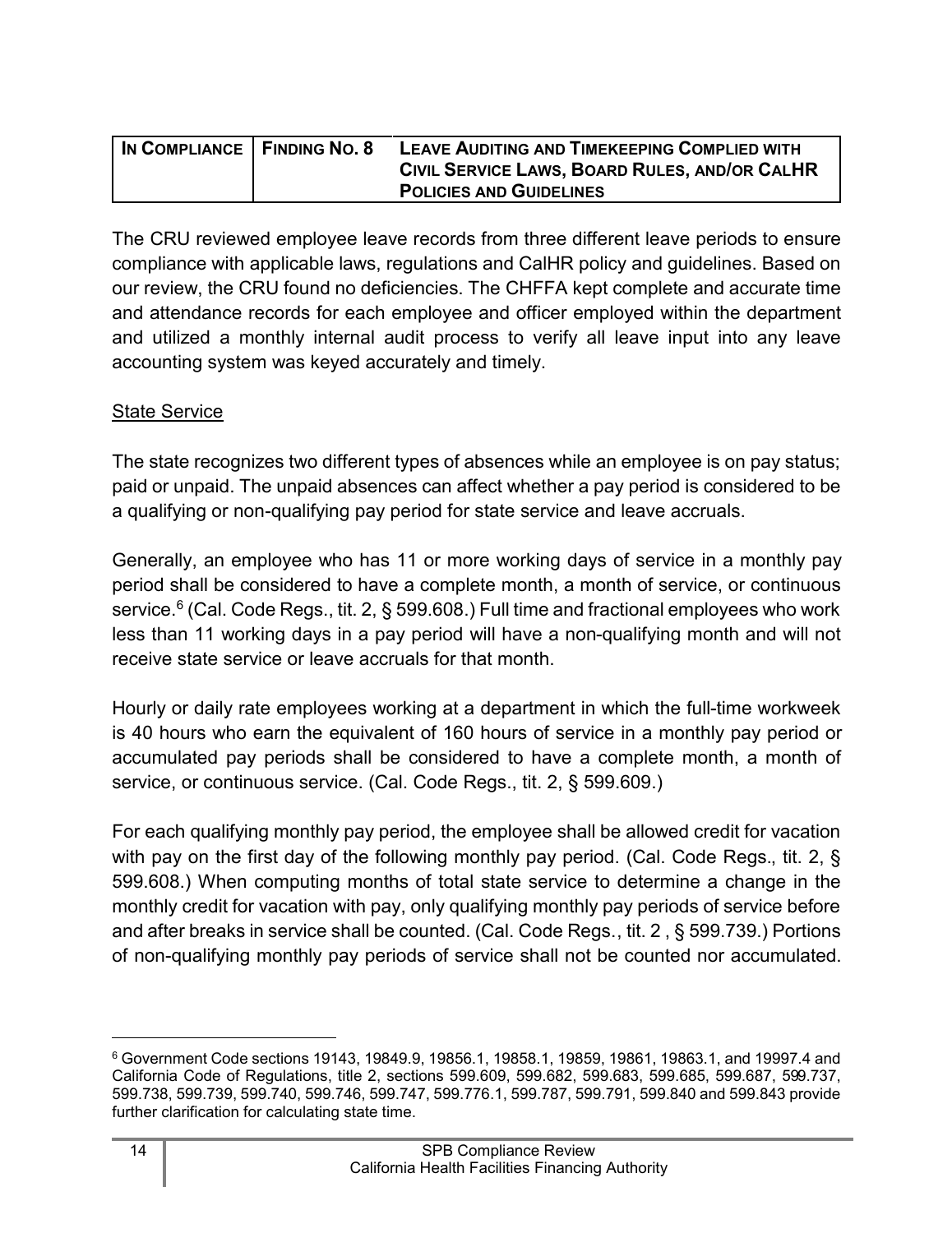*(Ibid.)* On the first day following a qualifying monthly pay period, excluded employees<sup>[7](#page-16-2)</sup> shall be allowed credit for annual leave with pay. (Cal. Code Regs., tit. 2, § 599.752.)

Permanent intermittent employees also earn leave credits on the pay period following the accumulated accrual of 160 hours worked. Hours worked in excess of 160 hours in a monthly pay period, are not counted or accumulated towards leave credits.

During the period under review, January 1, 2020, through December 1, 2020, the CHFFA had one employee with a non-qualifying pay period transaction. The CRU reviewed that transaction to ensure compliance with applicable laws, regulations and CalHR policy and guidelines, which is listed below:

| Type of Transaction       | <b>Time base</b> | <b>Number Reviewed</b> |
|---------------------------|------------------|------------------------|
| Non-Qualifying Pay Period | Full Time        |                        |

| IN COMPLIANCE   FINDING NO. 9 | <b>SERVICE AND LEAVE TRANSACTION COMPLIED WITH</b> |
|-------------------------------|----------------------------------------------------|
|                               | CIVIL SERVICE LAWS, BOARD RULES, AND/OR CALHR      |
|                               | <b>POLICIES AND GUIDELINES</b>                     |

The CRU determined that the CHFFA ensured the employee with a non-qualifying pay period did not receive vacation/sick leave, annual leave, and/or state service accruals. The CRU found no deficiencies in this area.

#### <span id="page-16-0"></span>**Policy and Processes**

#### <span id="page-16-1"></span>Nepotism

It is the policy of the State of California to recruit, hire and assign all employees on the basis of merit and fitness in accordance with civil service statutes, rules and regulations. (Human Resources Manual Section 1204.) Nepotism is expressly prohibited in the state workplace because it is antithetical to California's merit based civil service. *(Ibid.)* Nepotism is defined as the practice of an employee using his or her influence or power to aid or hinder another in the employment setting because of a personal relationship. *(Ibid.)* Personal relationships for this purpose include association by blood, adoption, marriage and/or cohabitation. *(Ibid.)* All department nepotism policies should emphasize that

<span id="page-16-2"></span> $^7$  As identified in Government Code sections 19858.3, subdivisions (a), (b), or (c), or as it applies to employees excluded from the definition of state employee under Government Code section 3513, subdivision (c), or California Code of Regulations, title 2, section 599.752, subdivision (a), and appointees of the Governor as designated by the Department and not subject to section 599.752.1.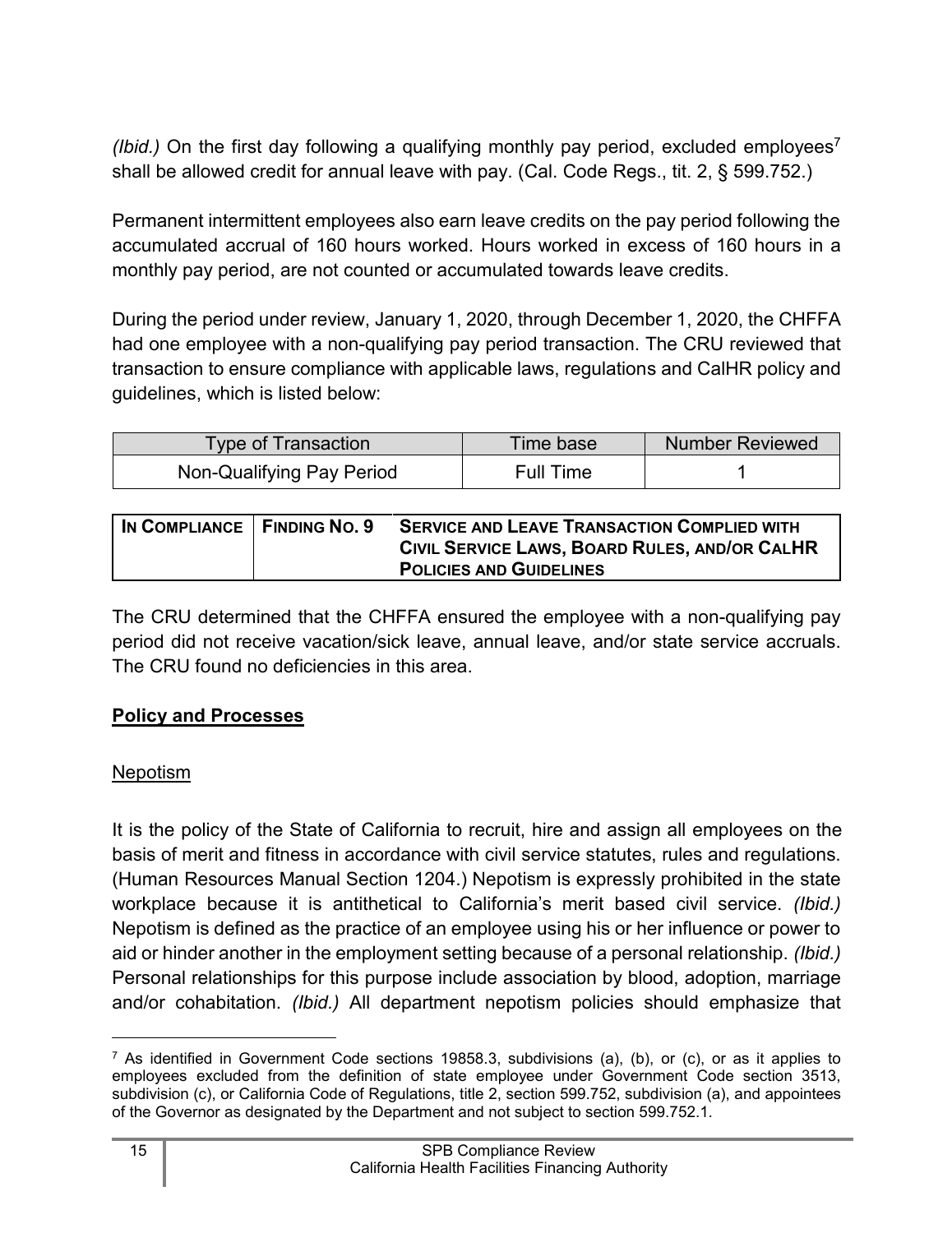nepotism is antithetical to a merit-based personnel system and that the department is committed to the state policy of recruiting, hiring and assigning employees on the basis of merit. *(Ibid.)*

| IN COMPLIANCE   FINDING NO. | 10 | <b>NEPOTISM POLICY COMPLIED WITH CIVIL SERVICE</b><br>LAWS, BOARD RULES, AND/OR CALHR POLICIES AND |
|-----------------------------|----|----------------------------------------------------------------------------------------------------|
|                             |    | <b>GUIDELINES</b>                                                                                  |

The CRU verified that the policy was disseminated to all staff and emphasized the CHFFA's commitment to the state policy of recruiting, hiring and assigning employees on the basis of merit. Additionally, the CHFFA's nepotism policy was comprised of specific and sufficient components intended to prevent favoritism, or bias, based on a personal relationship from unduly influencing employment decisions.

# Workers' Compensation

Employers shall provide to every new employee, either at the time of hire or by the end of the first pay period, written notice concerning the rights, benefits, and obligations under workers' compensation law. (Cal. Code Regs., tit. 8, § 9880, subd. (a).) This notice shall include the right to predesignate their personal physician or medical group; a form that the employee may use as an optional method for notifying the employer of the name of employee's "personal physician," as defined by Labor Code section 4600. (Cal. Code Regs., tit. 8, § 9880, subd. (c)(7) & (8).) Additionally, within one working day of receiving notice or knowledge that the employee has suffered a work-related injury or illness, employers shall provide a claim form and notice of potential eligibility for benefits to the injured employee. (Labor Code, § 5401, subd. (a).)

Public employers may choose to extend workers' compensation coverage to volunteers that perform services for the organization. (Human Resources Manual Section 1415.) Workers' compensation coverage is not mandatory for volunteers as it is for employees. *(Ibid.)* This is specific to the legally uninsured state departments participating in the Master Agreement. *(Ibid.)* Departments with an insurance policy for workers' compensation coverage should contact their State Compensation Insurance Fund (State Fund) office to discuss the status of volunteers. *(Ibid.)*

In this case, the CHFFA did not employ volunteers during the compliance review period.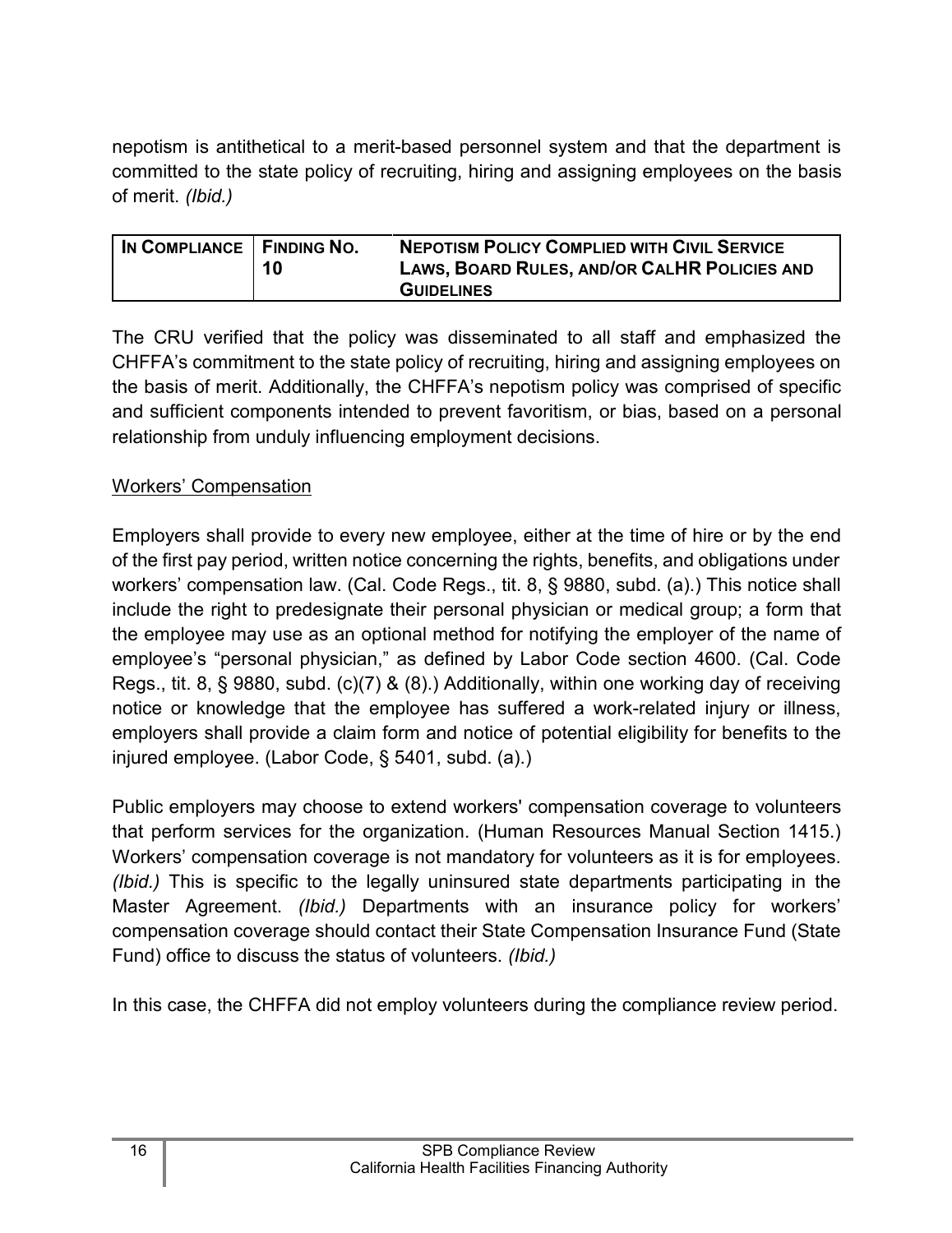| IN COMPLIANCE   FINDING NO. |    | <b>WORKERS' COMPENSATION PROCESS COMPLIED WITH</b> |
|-----------------------------|----|----------------------------------------------------|
|                             | 11 | CIVIL SERVICE LAWS, BOARD RULES, AND/OR CALHR      |
|                             |    | <b>POLICIES AND GUIDELINES</b>                     |

The CRU verified that the CHFFA provides notice to their employees to inform them of their rights and responsibilities under California's Workers' Compensation Law. Furthermore, the CRU verified that when the CHFFA received workers' compensation claims, they properly provided claim forms within one working day of notice or knowledge of injury.

#### Performance Appraisals

According to Government Code section 19992.2, subdivision (a), appointing powers must "prepare performance reports." Furthermore, California Code of Regulations, title 2, section 599.798, directs supervisors to conduct written performance appraisals and discuss overall work performance with permanent employees at least once in each twelve calendar months after the completion of the employee's probationary period.

The CRU selected nine permanent CHFFA employees to ensure that the department was conducting performance appraisals on an annual basis in accordance with applicable laws, regulations, policies and guidelines. These are listed below:

| Classification                         | Date Performance Appraisals Due |
|----------------------------------------|---------------------------------|
| <b>Administrative Assistant II</b>     | 12/15/2020                      |
| Associate Governmental Program Analyst | 4/1/2020                        |
| Associate Governmental Program Analyst | 9/1/2020                        |
| Associate Governmental Program Analyst | 9/18/2020                       |
| <b>Executive Assistant</b>             | 2/1/2020                        |
| <b>Staff Services Analyst</b>          | 4/9/2020                        |
| <b>Staff Services Analyst</b>          | 11/2/2020                       |
| <b>Staff Services Manager I</b>        | 1/2/2020                        |
| <b>Staff Services Manager I</b>        | 10/2/2020                       |